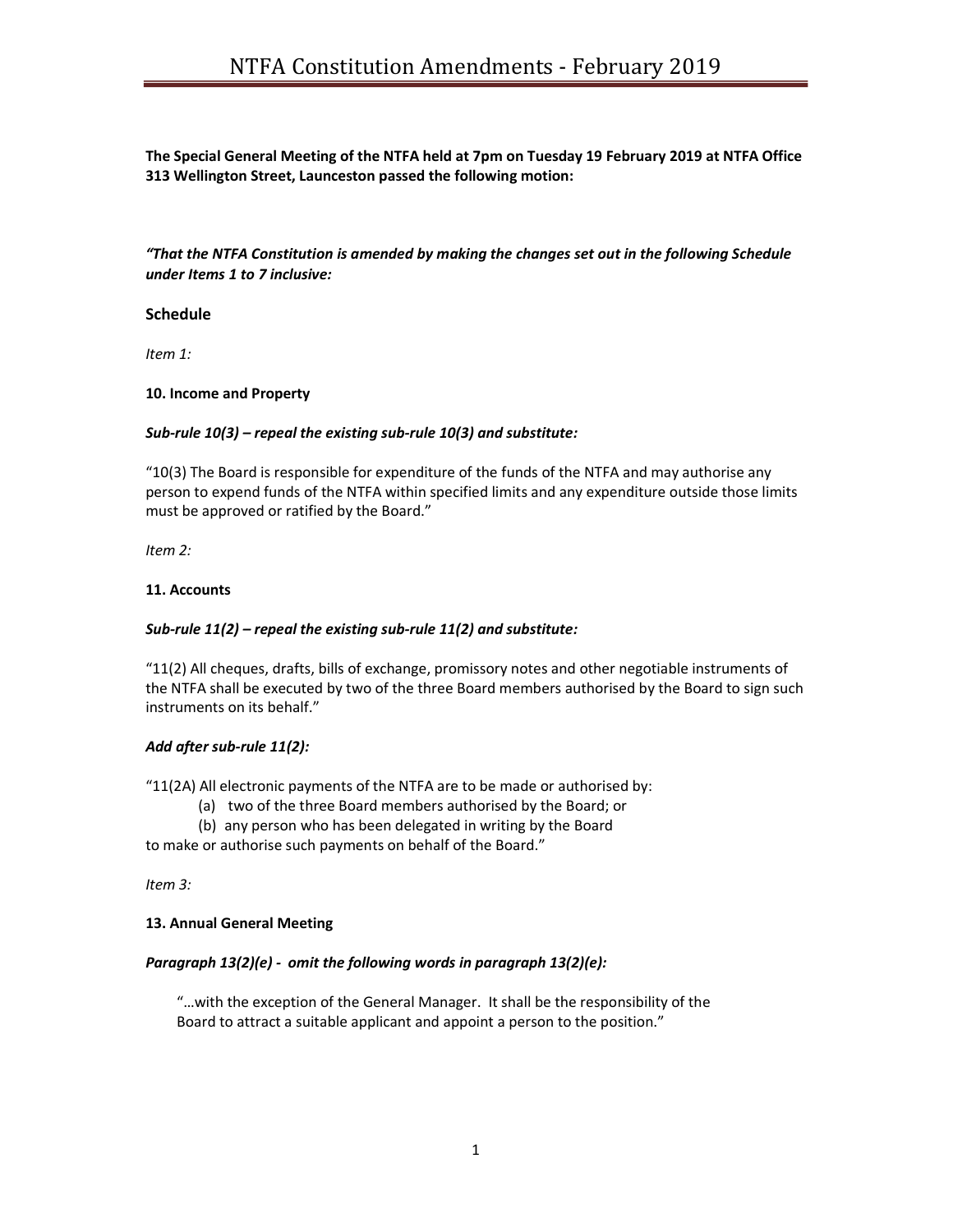# Item 4:

# 15 Notice of Annual General, Special General, Board and Council Meetings

# Sub-rules  $15(1)$  and  $15(2)$  – repeal sub-rules  $15(1)$  and  $15(2)$  and add:

"15(1) At least 14 Days before the day on which an Annual General Meeting or a Special General Meeting of the NTFA is to be held, the public officer is to publish a notice specifying:

- (a) the place, day and time at which the meeting is to be held; and
- (b) nature of the business that is to be transacted at the meeting.

15(2) A notice is published for the purposes of sub-rule 15(1) if the notice:

- (a) appears on a website, or an electronic address of the NTFA; or
- (b) is sent to each NTFA member's:
	- (i) postal or residential or business address; or
	- (ii) an email address that the member has nominated as the email address to which notices from the NTFA may be sent; or
- (c) is given by another means as determined by the public officer, that is reasonably likely to ensure that members of the NTFA will be notified of the notice."

Item 5:

## 18. Board of Management

Sub-paragraph 18(1) (c)(4) - omit all words and substitute: "Secretary".

Sub-paragraph  $18(1)(c)(5)$  – omit "10" and substitute: "8".

Sub-rule 18(2) - omit: "5 Member Directors" and substitute: "4 Member Directors".

Sub-rule 18(3) - omit: "General Manager and up to 5 Member Directors" and substitute: "Secretary and up to 4 Member Directors".

## Paragraph 18(1)(d) - omit: "the General Manager" and substitute: "the Secretary".